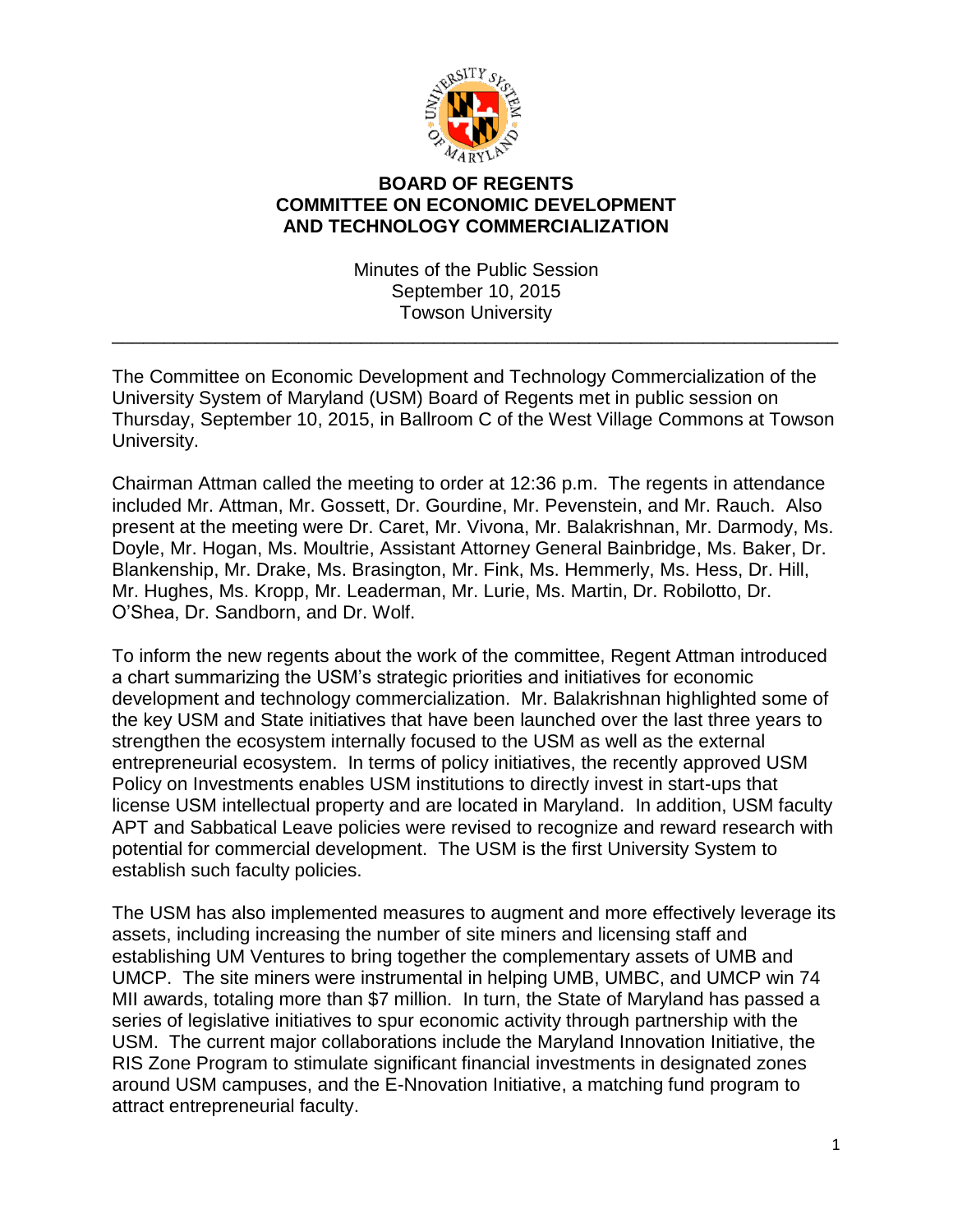1. Chancellor Caret's Comments (Information Item)

Chancellor Caret delivered opening comments for the first meeting of this fiscal year. The Chancellor mentioned that the USM 2020 Strategic Plan is right on target and observed that the USM is an economic force in Maryland, granting about 80% (or 36,000) of the bachelor's degrees awarded in 2014. In addition, the number of STEM degrees has increased more than 40% over the past five years. Dr. Caret also noted that Maryland ranks  $2^{nd}$  in the most recent Milken Institute's State Technology and Science Index, which evaluates the states' science and technology capabilities and their success at converting those assets into companies and high paying jobs. Earlier this year, Genetic Engineering and Biotechnology News, the premier biotechnology publication, ranked Maryland's bio/pharma cluster among the highest in the nation.

Chancellor Caret stated that, later this fall, he will be embarking on two statewide listening initiatives. He will visit each USM campus for a day and will also undertake a bus tour to meet with business leaders, educators, government officials, and advocacy organizations. In addition, he will be holding Presidents' and Board of Regents' retreats in October. Finally, as evidence of the USM's momentum, Dr. Caret cited the rapid growth in USM-facilitated start-ups and other key technology commercialization indicators such as licensing agreements in the past few years. He remarked that a key area of focus will be leveraging USM's assets to create expansive internal and external partnerships and collaborations to propel Maryland's economy and that the work of this committee will be crucial in guiding these efforts.

2. Featured Start-Up – Maryland Development Center, LLC (Information Item)

Dr. Gil Blankenship, CEO of the Maryland Development Center, LLC (MDC), presented highlights of the company. Dr. Blankenship, who has co-founded several high technology companies, is also Professor and Associate Chairman in the Department of Electrical and Computer Engineering and Venture Coordinator for the University of Maryland, College Park.

MDC complements the University of Maryland's technology transfer offices and its goal is to translate USM intellectual property into sustainable and valuable companies located in Maryland. The company provides shared engineering, management, and business development resources, building companies around inventors. MDC's initial focus is medical devices based on IP from surgeons at the University of Maryland, Baltimore, working with engineers at the University of Maryland, College Park. The company plans to extend its operations to College Park in the near future and is now raising funds and building the business. Four start-ups have been founded through MDC so far.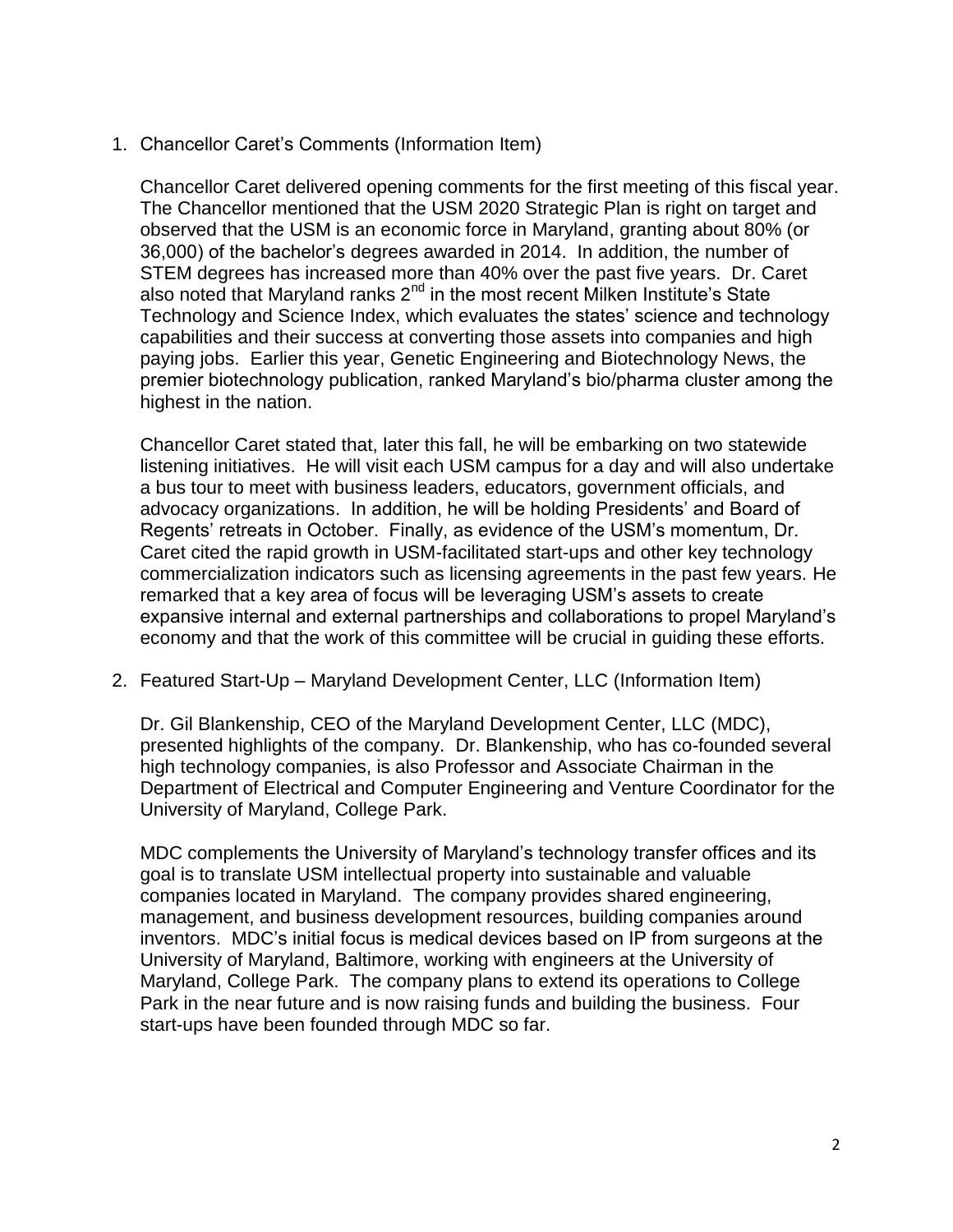3. Discovery to Product Accelerator (Information Item)

Mr. Phil Robilotto, Asst. Vice President of the Office of Technology Transfer, spoke about UMB's New Ventures Accelerator initiative. Modeled on UPenn's highly successful UPStart Program, the accelerator program will utilize UMB's internal New Ventures Team (NVT) to initiate new UMB start-up companies around technologies with a high commercial potential. The objective is to directly increase the success rate of start-ups founded on UMB technologies, focusing primarily on therapeutic/diagnostic technologies.

The NVT, with guidance from an experienced external New Ventures Advisory Panel, will form the new start-up; function as initial management; develop and execute the business plan; prepare investor presentations; obtain non-dilutive and/or dilutive funding; and recruit the eventual development/clinical stage management team. UMB will receive an initial equity position in these start-ups, and will look to exit through a major pharma or biotech alliance, an acquisition/IPO, or other capital investment.

4. USM New Company Formation – January to June 2015 Report (Information Item)

Mr. Suresh Balakrishnan briefed the Committee on new companies facilitated by the USM institutions for the reporting period January through June 2015. Since the tracking and reporting process was first adopted in July 2011, USM institutions have significantly supported the creation of 388 tier 1 & 2 new companies. This result measures well against the 2020 Strategic Plan goal of 325 companies and the USM has now exceeded that goal.

During this latest reporting period, January to June 2015, USM institutions supported the creation of 7 tier 1, 71 tier 2, 62 tier 3, and 24 tier 4 companies for a total of 164 companies (refer to the report and chart in the public session Board materials). Mr. Balakrishnan also highlighted some of the successes of USM start-ups, including Breethe, Inc., FlexEl, BackPack'Em, and Harpoon Medical. Breethe, Inc. is developing the first wearable artificial lung and has raised \$1.7 million, including a \$100,000 investment from UM Ventures. FlexEl, a custom battery solutions company, announced that it is leasing 10,000 SF of design and manufacturing space in College Park and is on pace to add 50 jobs in the next few years. Finally, Harpoon Medical, a previously featured start-up, is commercializing a surgical device for beating heart mitral valve repair. The company has raised \$3.75 million, including \$100,000 from UM Ventures. Harpoon began clinical trials in Europe in early 2015 and has successfully treated five patients.

5. Empowering the State's Economy – USM Partnering with the State on an Investment Fund Program (Information Item)

As mentioned earlier, the USM and the State are partnering on several economic development and technology commercialization initiatives. Regent Attman raised